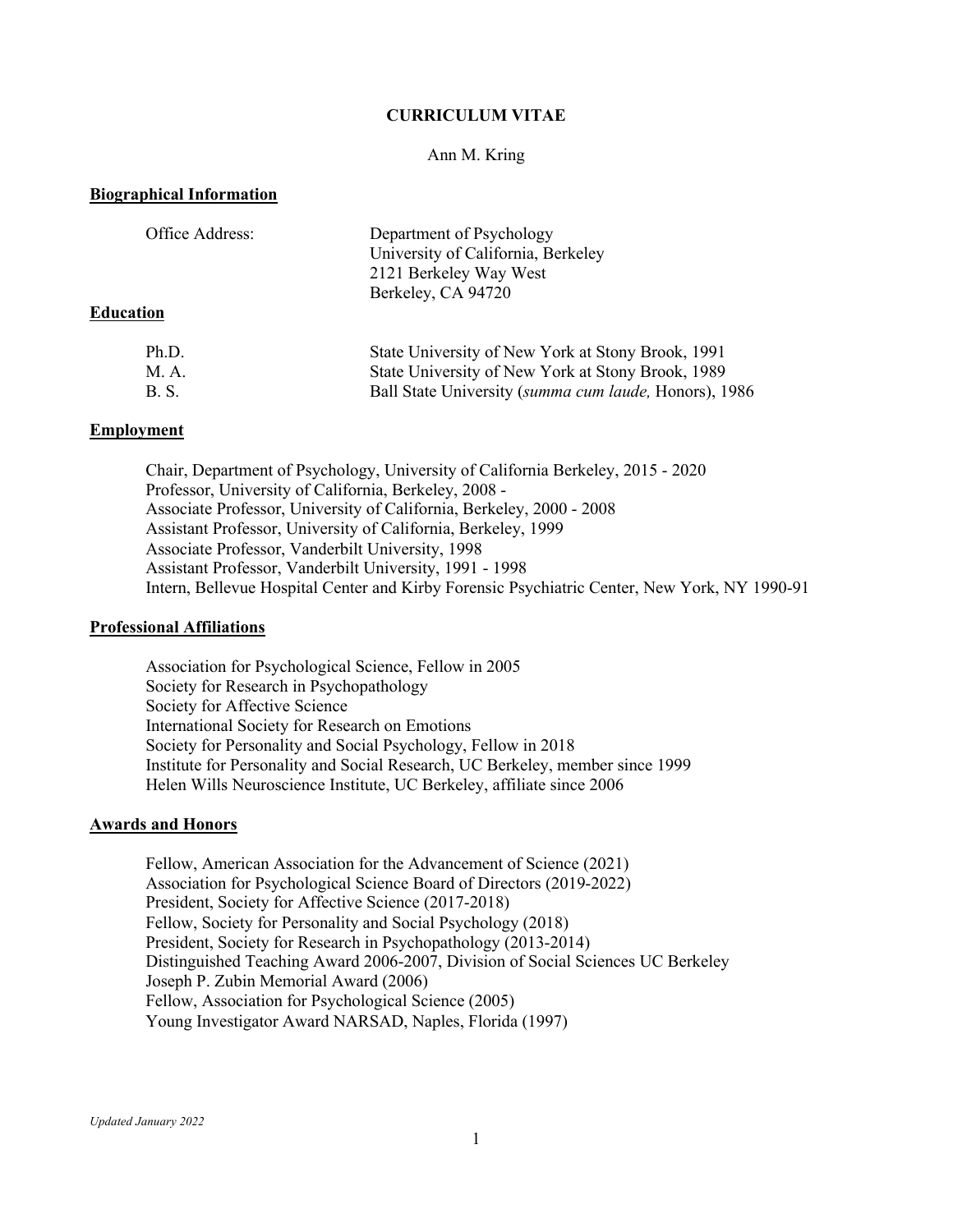## **Journal Articles and Book Chapters**

Kring, A. M., Weittenhiller, L., & Cogan, A.B. (2022). Negative symptom assessment: Clinical ratings and behavioral methods. To appear in D. Kimhy, T.E. Lincoln, and M. Brown (Eds). Psychosocial Approaches to Negative Symptoms in Psychosis: Science, Theory & Practice. Oxford University Press.

Kring, A. M. & Smith, D. A. (2021). Schizophrenia. In In L. G. Castonguay, & T. F. Oltmanns, & A. P. Lott (Eds.), *Psychopathology: Bridging the gap between basic empirical findings and clinical practice 2nd Edition* (pp. 316-344). New York: Guilford Press.

Weittenhiller, L., Mikhail, M., Mote, J., Campellone, T. R., & Kring, A. M. (2021). What gets in the way of social engagement in schizophrenia? *World Journal of Psychiatry, 11,* 13-26*.*

Gruber, J., Mendle, J., Lindquist, K. A., Schmader, T., Clark, L.A., Bliss-Moreau, E., Modupe, A., Atlas, L., Barch, D. M., Feldman Barrett, L., Borelli, J. L., Brannon, T., Bunge, S. A., Campos, B., Cantlon, J, Carter, R., Carter-Sowell, A. R., Chen, S., Craske, M. G., Cuddy, A. J. C., Crum, A., Davachi, L., Duckworth, A. L., Dutra, S. J., Eisenberger, N. I., Ferguson, M., Ford, B. Q., Fredrickson, B. L., Goodman, S. H., Gopnik, A., Purdie Greenaway, V., Harkness, K. L., Hebl, M., Heller, W., Hooley, J., Jampol, L., Johnson, S. L., Joormann, J., Kinzler, K. D., Kober, H., Kring, A. M., Levy Paluck, E., Lombrozo, T., Lourenco, S. F., McRae, K., Monin, J. K., Moskowitz, J. T., Natsuaki, M. N., Oettingen, G., Pfeifer, J. H., Prause, N., Saxbe, D., Smith, P. K., Spellman, B. A., Sturm, V., Teachman, B. A., Thompson, R. J., Weinstock, L. M., & Williams, L. M. (2020). The future of women in psychological science. *Perspectives in Psychological Science, 16*, 483- 516*.* /doi.org/10.1177/1745691620952789

Weittenhiller, L., Painter, J. M., Moran, E. & Kring, A. M. (2020). The discrepancy between momentary and remembered pleasure in schizophrenia. *Schizophrenia Research, 216,* 536-537.

Mikhail, M. & Kring, A. M. (2019). Emotion regulation strategy use and eating disorder symptoms in daily life. *Eating Behaviors, 34*, 101315.

Painter, J. M., Mote, J., Peckham, A. D., Lee, E. H., Campellone, T. R., Pearlstein, J. G., Morgan, S., Kring, A. M., Johnson, S. L., & Moskowitz, J. T. (2019). A positive emotion regulation intervention for bipolar I disorder: Treatment development and initial outcomes. *General Hospital Psychiatry, 61*, 96-103.

Blanchard, J. J., Shan, L., Andrea, A., Savage, C., Kring, A. M., & Weittenhiller, L. (2019). Negative symptoms and their assessment in schizophrenia and related disorders. In J. C. Badcock & G. Paulik (Eds.), *A Clinical Introduction to Psychosis: Foundations for Clinical Psychologists* (pp. 153- 175). London, Academic Press.

Mote, J. & Kring, A. M. (2019). Negative affect and incongruent emotion experience in people with schizophrenia. *Journal of Nervous and Mental Disease, 207,* 393-399.

Campellone, T. R., Sanchez, A. H., Fulford, D., & Kring, A. M. (2019). Defeatist performance beliefs in college students: Transdiagnostic associations with symptoms and daily goal-directed behavior. *Psychiatry Research, 272*, 149-154.

Painter, J. M., Stellar, J., Moran, E. K., & Kring, A. M. (2019). A multicomponent approach towards understanding emotion regulation in schizophrenia. *Journal of Clinical Psychology, 75,* 178-189. DOI: 10.1002/jclp.22698

Yang, Z-Y., Xie, D-J., Zou, Y-M., Wang, Y. Li, Y., Shi, H-S., Zhang, R-T., Li, W-X., Cheung, E. F. C., Kring, A. M., & Chan, R. C. K. (2018). Prospection deficits in schizophrenia: Evidence from clinical and subclinical samples. *Journal of Abnormal Psychology, 127,* 710-721.

Xie, D-J., Shi, H-S., Lui, S. S. Y., Shi, C., Li, Y., Ho, K. K. Y., Hung, K. S. Y., Li, W-X., Yi, Z-H., Cheung, E. F. C., Kring, A. M., & Chan, R. C. K. (2018). Cross cultural validation and extension of the Clinical Assessment Interview for Negative Symptoms (CAINS) in the Chinse context: Evidence from a spectrum perspective. *Schizophrenia Bulletin, 44*, Issue suppl\_2, 547–S555*.* doi:10.1093/schbul/sby013

Cooper, S., Ellman, L., & Kring, A. M. (2018). Attenuated positive psychotic symptoms and the experience of anhedonia. *Early Intervention in Psychiatry*, *12*, 1188-1192. DOI 10.1111/eip.12439

Li, Z., Shi, H.-S., Elis, O., Yang, Z-y., Wang, Y., Lui, S.S. Y., Cheung, E. F. D., Kring, Am. M., & Chan, R. C. K. (2018). The structural invariance of the Temporal Experience of Pleasure Scale across time and culture. *PsyCh Journal, 7*, 59-67*.* DOI: 10.1002/pchj.207

*Updated January 2022*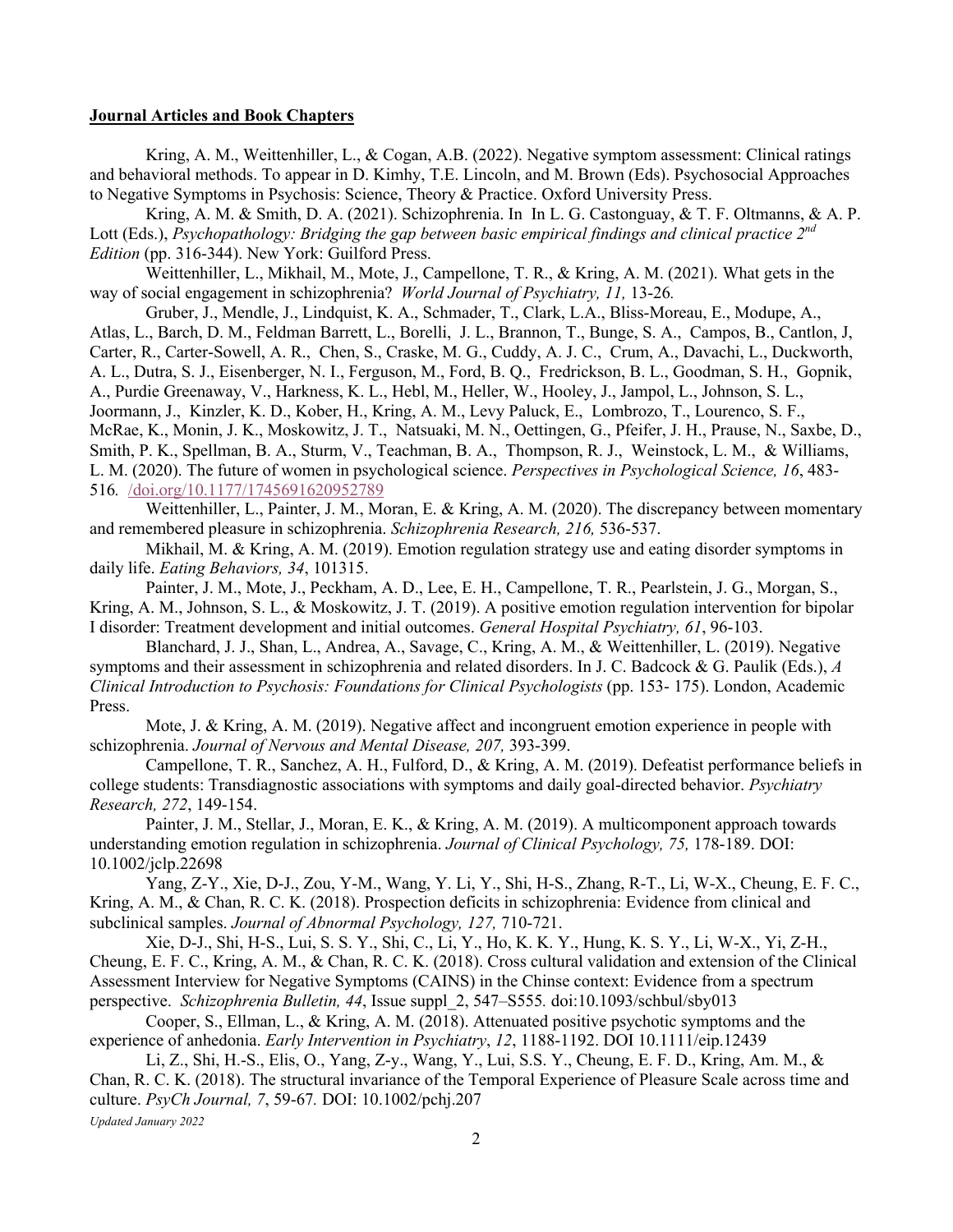Campellone, T. R. & Kring, A. M. (2018). Anticipated pleasure for positive and negative social interaction outcomes in schizophrenia. *Psychiatry Research, 259*, 203-209*.* https://doi.org/10.1016/j.psychres.2017.09.084

Kring, A. M. & Sanchez, A. H. (2018). Pleasure experience in schizophrenia. In L. Shapiro (Ed). *Oxford Philosophical Concepts: Pleasure* (pp. 232-238). Oxford University Press.

Moran, E. K. & Kring, A. M. (2018). Anticipatory emotion in schizophrenia. *Clinical Psychological Science, 6,* 63-75*.* DOI: 10.1177/2167702617730877

Barch, D. M., Gold, J.M., & Kring, A. M. (2017). Paradigms for assessing hedonic processing and motivation in humans: Relevance to understanding negative symptoms in psychopathology. *Schizophrenia Bulletin, 43*, 701-705.

Barch, D.M., Carter, C. S., Gold, J. M., Johnson, S. L., Kring, A. M., MacDonald, A. W., Pizzagalli, D. A., Ragland, J. D., Silverstein, S. M., & Strauss, M. E. (2017). Explicit and implicit reinforcement learning across the psychosis spectrum. *Journal of Abnormal Psychology, 126,* 694-711. doi: 10.1037/abn0000259

Mote, J. & Kring, A. M. (2017). Schizophrenia and gender. In K. L. Nadal (Ed.), *SAGE Encyclopedia of Psychology and Gender* (pp. 1445-1448). SAGE Publications: Thousand Oaks, CA DOI:

http://dx.doi.org/10.4135/9781483384269.n

Kring, A. M. & Sanchez, A. H. (2017). Negative symptoms. In the A. Wenzel (Ed), *SAGE Encyclopedia of Abnormal and Clinical Psychology* (pp. 2203-2204). SAGE Publications: Thousand Oaks, CA. DOI: http://dx.doi.org/10.4135/9781483365817.n889

Campellone, T. R., Sanchez, A. H., & Kring, A. M. (2016). Defeatist performance beliefs, negative symptoms, and functional outcome in schizophrenia: A meta-analytic review. *Schizophrenia Bulletin, 42,* 1343- 1352.

Kring, A. M., & Mote, J. (2016). Emotion disturbances as transdiagnostic processes in psychopathology. In L. F. Barrett, M. Lewis, J. M. Haviland - Jones (Eds.), *Handbook of Emotion, 4th Edition* (pp. 653-669). New York: Guilford Press.

Mote, J. & Kring, A. M. (2016). Facial emotion perception in schizophrenia: Does sex matter? *World Journal of Psychiatry,22,* 257-268.

Campellone, T. R., Elis, O., Mote, J., Sanchez, A. H., & Kring, A. M. (2016). Negative symptoms in psychometrically defined schizotypy: The role of depressive symptoms. *Psychiatry Research, 240,* 181-186*.*

Painter, J. M. & Kring, A. M. (2016). Towards an understanding of anticipatory pleasure deficits in schizophrenia: Memory, prospection, and emotion experience. *Journal of Abnormal Psychology*, *125*, 442-452.

Jahn, D. R., Bennett, M. E., Park, S. G., Gur, R. E., Horan, W. P., Kring, A. M., & Blanchard, J. J. (2016). The interactive effects of negative symptoms and social role functioning on suicidal ideation in individuals with schizophrenia. *Schizophrenia Research, 170*, 271-277.

Campellone, T. R., Fischer, A., & Kring, A. M. (2016). Using social outcomes to inform decisionmaking in schizophrenia: Relationships with symptoms and functioning. *Journal of Abnormal Psychology, 125,*  310-321.

Kappenman, E. S., Luck, S. J., Kring, A. M., Lesh, T. A., Mangun, G. R., Niendam, T., Ragland, J. D., Ranganath, C., Solomon, M., Swaab, T. Y., & Carter, C. S. (2016). Electrophysiological evidence for impaired control of motor output in schizophrenia. *Cerebral Cortex, 26*, 1891-1899.

Ragland, J. D., Ranganath, C., Phillips, J., Boudewyn, M. A., Kring, A. M., Lesh, T. A., Long, D. L., Luck, S. J., Niendam, T. A., Solomon, M. Swaab, T. A., & Carter, C. S. (2015). Cognitive control of episodic memory in schizophrenia: Differential role of dorsolateral and ventrolateral prefrontal cortex. *Frontiers in Human Neuroscience*. http://dx.doi.org/10.3389/fnhum.2015.00604

Li, Z., Lui, S.S.S., Geng, F-L., Li, Y., Li, .-X., Wang, C-Y., Tan, S-P., Cheung, E. F. C., Kring, A. M., & Chan, R. C. K. (2015). Experiential pleasure deficits in different stages of schizophrenia. *Schizophrenia Research, 166*, 98-103*.*

Lui, S.S.Y., Wang, Y., Shi, Y-F., Au, A. C. W., Wong, P.T.Y., Chu, Z. L. S., Kring, A. M., Cheung, E. F. C., Chan, R. C. K. (2015). Subjective pleasure experience in patients with recent-onset schizophrenia: A preliminary report. *Psychiatry Research, 228*, 166-169.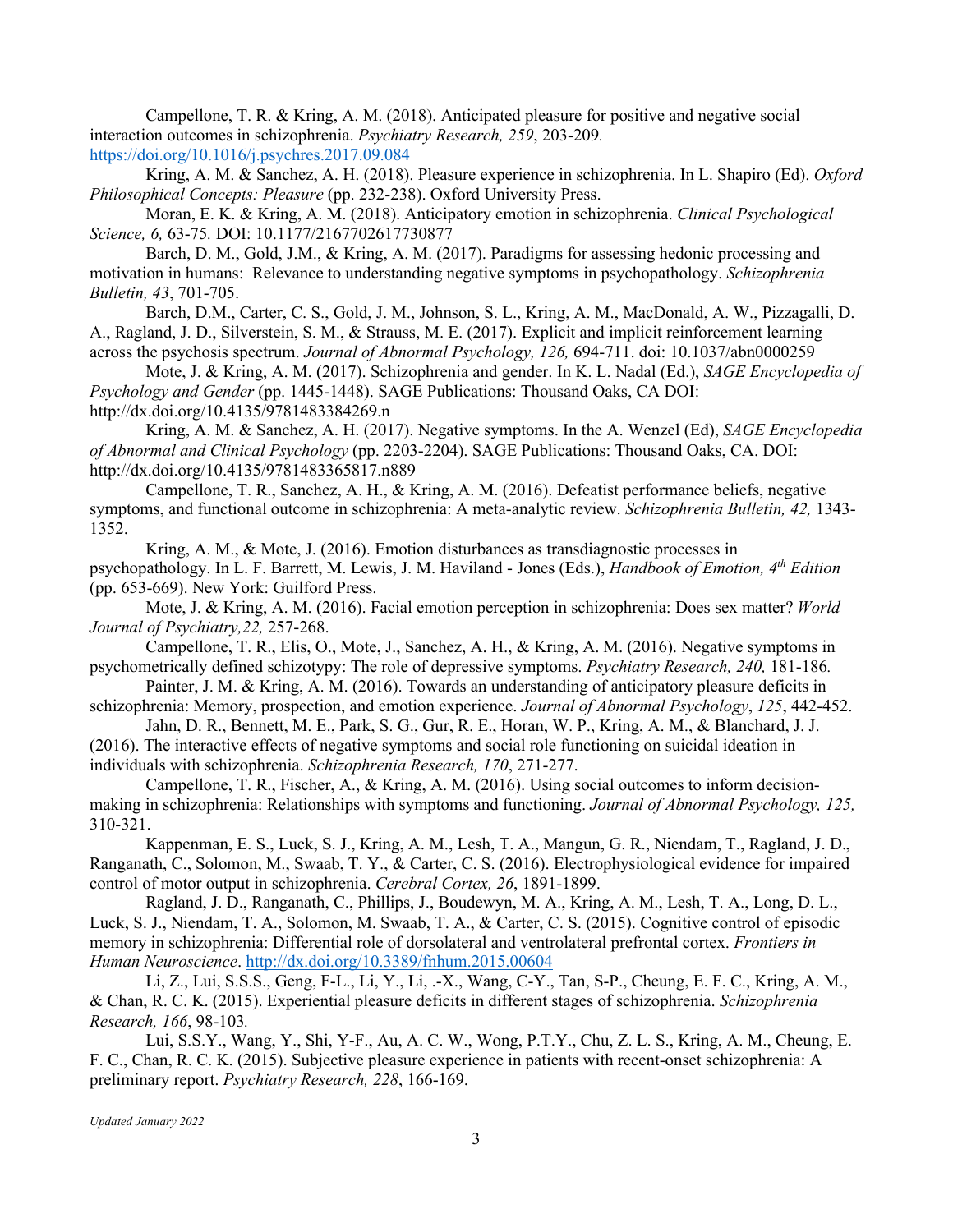Painter, J. M. & Kring, A. M. (2015). Back to the future: Similarities and differences in emotional memories and prospections. *Applied Cognitive Psychology, 29*, 271-279*.*

Mote, J., Campellone, T. R., Sanchez, A. H., Painter, J. M., & Kring, A. M. (2014). A blueprint for thoughtful clinical research. *APS Observer, 27 (online).*

Mote, J., Stuart, B. K., & Kring, A. M. (2014). Diminished facial expressivity but not emotion experience in men and women with schizophrenia. *Journal of Abnormal Psychology, 123*, 796-801*.*

Mote, J., Minzenberg, M., Carter, C. S., & Kring, A. M. (2014). Deficits in anticipatory but not consummatory pleasure in people with recent-onset schizophrenia spectrum disorders. *Schizophrenia Research, 159,* 76-79.

Reddy, F., Green, M. F., Rizzo, S., Sugar, C. A., Blanchard, J. J., Gur, R. E., Kring, A. M., & Horan, W. P. (2014). Behavioral inhibition and activation systems in schizophrenia: An evaluation of motivational profiles. *Schizophrenia Research, 159,* 164-170.

Kring, A. M., Siegel, E., & Barrett, L. F. (2014). Unseen affective faces influence person perception judgments in schizophrenia. *Clinical Psychological Science, 2*, 443-454.

Campellone, T.R., Caponigro, J.M**.**, & Kring, A.M. (2014). The power to resist: The relationship between stigma, power, and negative symptoms in schizophrenia. *Psychiatry Research, 215,* 280-285*.*

Kring, A. M. & Barch, D. M. (2014). The motivation and pleasure dimension of negative symptoms: Neural substrates and behavioral outputs. *European Neuropsychopharmacology*, 24, *725-736.*

Swaab, T. Y., Boudewyn, M. A., Long, D. L., Luck, S. L., Kring, A. M., Ragland, D., Ranganath, C. Lesh, T., Niendam, T., Solomon, M., Mangun, G. R., Carter, C. (2013). Spared and impaired spoken discourse processing in schizophrenia: Effects of local and global language context. *Journal of Neuroscience, 33,* 15578- 15587.

Elis, O, Caponigro, J. M., & Kring, A. M. (2013). Psychosocial treatments for negative symptoms in schizophrenia: Current practices and future directions. *Clinical Psychology Review, 33,* 914-928.

Caponigro, J. M., Moran, E. K., Moskowitz, J., & Kring, A. M. (2013). Awareness and coping with emotion in schizophrenia: Acceptability, feasibility, and case illustrations. *Clinical Psychology and Psychotherapy*. doi: 10.1002/cpp.1839.

Campellone, T. R. & Kring, A. M. (2013). Context and the perception of emotion: Sex differences and relationships with functioning. *Schizophrenia Research, 149,* 192-193.

Kring, A. M. & Elis, O. (2013). Emotion deficits in people with schizophrenia. *Annual Review of Clinical Psychology, 9*, 409-433.

Campellone, T. & Kring, A. M. (2013). Who do you trust? The impact of facial emotion and behavior on decision-making. *Cognition and Emotion, 27*, 603-620.

Kring, A. M., Gur, R. E., Blanchard, J. J., Horan, W. P., Reise, S. P., & (2013). The Clinical Assessment Interview for Negative Symptoms (CAINS): Final development and validation. *American Journal of Psychiatry, 170*, 165-172*.* (featured in Feb 2013 AJP Audio online).

Kring, A. M. & Smith, D. A. (2013). The negative symptoms of schizophrenia. In L. G. Castonguay & T. F. Oltmanns (Eds.), *Psychopathology: Bridging the gap between basic empirical findings and clinical practice* (pp 370-392). New York: Guilford Press.

Oltmanns, T. F. & Kring, A. M. (2012). John M. Neale (1943-2011). *American Psychologist, 67*, 497. Chan, R. C. K., Shi, Y., Lai, M., Wang, Y., Wang, Y., Kring, A. M. (2012). The temporal experience of pleasure scale (TEPS) for anhedonia: Exploration and confirmation of factor structure in a healthy Chinese sample. *PLos One, 7,*

Moran, E. K., Mehta, N., & Kring, A. M. (2012). Emotional responding in depression: Distinctions in the time course of emotion. *Cognition and Emotion, 26*, 1153-1175.

Kring, A. M. & Campellone, T. (2012). Emotion perception in schizophrenia: Context matters. *Emotion Review, 4*, 182-186 DOI: 10.1177/1754073911430140.

Horan, W. P., Kring, A. M., Gur, R., Reise, S., & Blanchard, J. J. (2011). Psychometric evaluation of the Clinical Assessment Interview for Negative Symptoms (CAINS) in a large outpatient schizophrenia sample. *Schizophrenia Research, 132,* 140-145.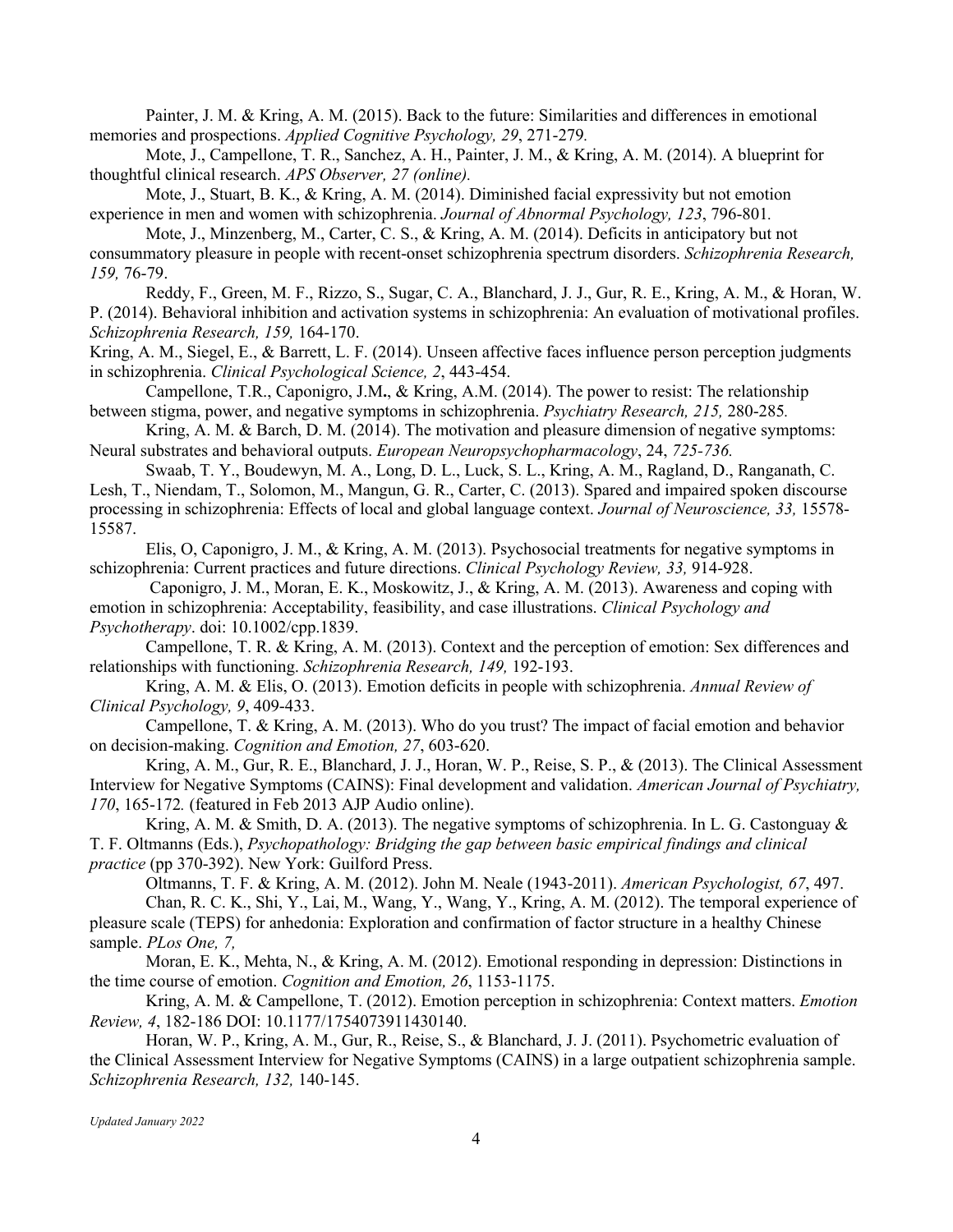Johnson, D. P., Penn, D. L., Frederickson, B., & Kring, A. M., Meyer, P. S., Catalino, L. I., Brantley, M. (2011). A pilot study of loving-kindness meditation for the negative symptoms of schizophrenia. *Schizophrenia Research, 129*, 137-140.

Ursu, S., Kring, A. M., Germans Gard, M., Minzenberg, M., Yoon, J., Ragland, D., Solomon, M., & Carter, C. S. (2011). Prefrontal cortical deficits and impaired cognition-emotion interactions in schizophrenia. *American Journal of Psychiatry*, *168*, 276-285.

Blanchard, J. J., Kring, A. M., Horan, W. P., & Gur, R. (2011). Toward the next generation of negative symptom assessments: The Collaboration to Advance Negative Symptom Assessment in Schizophrenia. *Schizophrenia Bulletin, 37,* 291-299. doi:10.1093/schbul/sbq104

Kring, A. M., Germans Gard, M., & Gard, D. E. (2011). Emotion deficits in schizophrenia: Timing matters. *Journal of Abnormal Psychology,120*, 79-87. doi: 10.1037/a0021402

Forbes, C., Blanchard, J. J., Bennett, M., Horan, W. P., Kring, A. M., & Gur, R. (2010). Initial development and preliminary validation of a new negative symptom measure: The Clinical Assessment Interview for Negative Symptoms (CAINS). *Schizophrenia Research, 124,* 36-42.

Wynn, J. K., Horan, W. P., Kring, A. M., Simons, R. F., & Green, M. F. (2010). Impaired anticipatory event-related potentials in schizophrenia. *International Journal of Psychophysiology, 77*, 141-149.

Garland, E., Fredrickson, B., Kring, A. M., Johnson, D. P., Meyer, P. S., & Penn, D. L. (2010). Upward spirals of positive emotions counter downward spirals of negativity: Insights from the broaden-and-build theory and affective neuroscience on the treatment of emotion dysfunction and deficits in psychopathology. *Clinical Psychology Review*, *30*, 849-864.

Kring, A. M. & Caponigro, J. M. (2010). Emotion in schizophrenia: Where feeling meets thinking. *Current Directions in Psychological Science, 19*, 255-259*.*

Kring, A. M. (2010). The future of emotion research in psychopathology. *Emotion Review, 3*, 225-228. Horan, W. P., Wynn, J. K., Kring, A. M., Simons, R. F. & Green, M. F. (2010). Electrophysiological

correlates of emotional responding in schizophrenia. *Journal of Abnormal Psychology, 119*, 18-30*.*

Chan, R. C. K., Wang, Y., Huang, J., Yanfang, S. Wang, Y., Hong, X., Ma, Z., Zhanjian, L., Lai, M. K. & Kring, A. M. (2010). Anticipatory and consummatory components of the experience of pleasure in schizophrenia: Cross-cultural validation and extension *Psychiatry Research, 175*. 181-183.

Kring, A. M. & Goodkind, M. S. (2010). Emotional disturbances. In I. B. Weiner & E. Craighead (Eds.), *Corsini's Encyclopedia of Psychology, 4<sup>th</sup> edition, Vol 2 (pp. 562-564)*. New York: John Wiley & Sons.

Gard, D. E. & Kring, A. M. (2009). Emotion in the daily lives of schizophrenia patients: Context matters. *Schizophrenia Research, 115*, 379-380.

Bloch, L., Moran, E. K., & Kring, A. M. (2009). On the need for conceptual and definitional clarity in emotion regulation research. In A. M. Kring & D. Sloan (Eds.), *Emotion Regulation and Psychopathology* (pp. 88-104). New York: Guilford Press.

Yuan, J. W. & Kring, A. M. (2009). Dysphoria and the prediction and experience of emotion. *Cognition and Emotion 23*, 1221-1232.

Johnson, D. J., Penn, D. L., Fredrickson, B. L., Meyer, P. S., Kring, A. M., & Brantley, M. (2009). Loving-kindness meditation to enhance recovery from negative symptoms of schizophrenia. *Journal of Clinical Psychology 65*, 499-509.

Green, M. F., Penn, D.L., Bentall, R., Carpenter, W., Gaebel, W., Gur, R. C., Kring, A. M., Park, S., Silverstein, S., & Heinssen, R. (2008). Social cognition in schizophrenia: An NIMH workshop on definitions, assessment, and research opportunities. *Schizophrenia Bulletin*, *34*, 1211-1220.

Kring, A. M. & Moran, E. K. (2008). Emotional response deficits in schizophrenia: Insights from affective science. *Schizophrenia Bulletin*, *34*, 819-834.

Gruber, J. & Kring, A. M. (2008). Narrating emotion events in schizophrenia. *Journal of Abnormal Psychology, 117,* 520-533.

Kring, A. M. (2008). Emotion disturbances as transdiagnostic processes in psychopathology. In M. Lewis, J. M. Haviland - Jones, & L. F. Barrett (Eds.), *Handbook of Emotion, 3rd Edition* (pp. 691-705). New York: Guilford Press.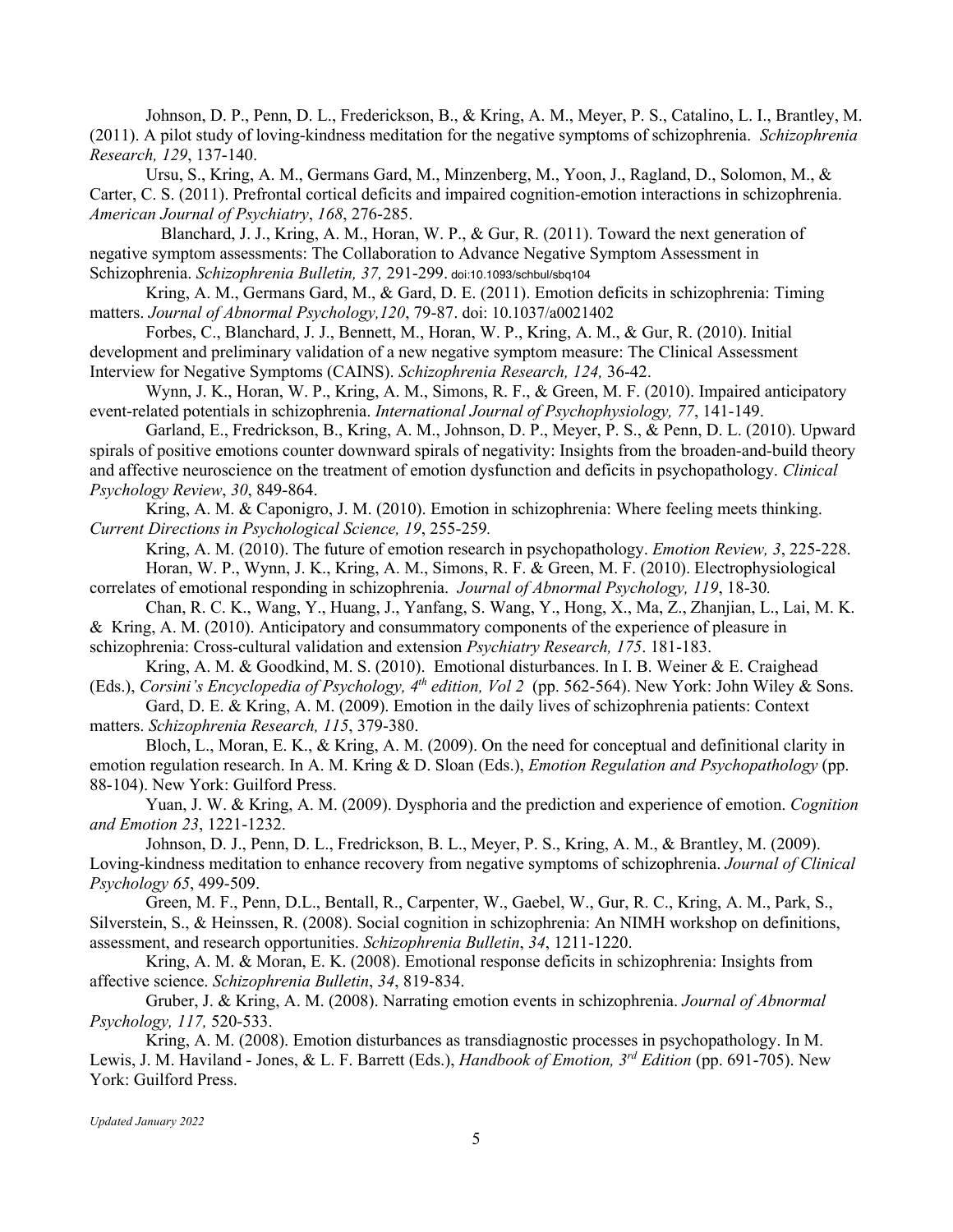Gard, D. E., Germans Gard, M., Mehta, N., Kring, A. M., & Patrick, C. J. (2007). Impact of motivationally salience on affect modulated startle at early and late probe times. *International Journal of Psychophysiology, 66,* 266-270.

Sloan, D. & Kring, A. M. (2007). Measuring changes in emotion during psychotherapy: Conceptual and methodological issues. *Clinical Psychology: Science and Practice, 14*, 307-322.

Kring, A. M., Persons, J. B., & Thomas, C. (2007). Changes in affect during treatment for depression and anxiety. *Behaviour Research and Therapy, 45*, 1753-1764.

Kring, A. M. & Sloan, D. S. (2007). The facial expression coding system (FACES): Development, validation, and utility. *Psychological Assessment*, *19*, 210-224.

Gard, D. E., Kring, A. M., Germans Gard, M., Horan, W. P., & Green, M. F. (2007). Anhedonia in schizophrenia: Distinctions between anticipatory and consummatory pleasure. *Schizophrenia Research 93*, 253- 260.

Germans Gard, M. K. & Kring, A. M. (2007). Sex differences in the time course of emotion. *Emotion, 7*, 429-437.

Putnam, K. M. & Kring, A. M. (2007). Accuracy and intensity of posed emotional expressions in unmedicated schizophrenia patients: Vocal and facial channels. *Psychiatry Research, 151,* 67-76.

Heerey, E. A. & Kring, A. M. (2007). Interpersonal consequences of social anxiety. *Journal of Abnormal Psychology, 116*, 125-134.

Gard, D. E., Germans Gard, M., Kring, A. M., & John, O. P. (2006). Anticipatory and consummatory components of the experience of pleasure: A scale development study. *Journal of Research in Personality*, *40*, 1086-1102.

Horan, W. P., Green, M. F., Kring, A. M., & Nuechterlein, K. H. (2006). Does anhedonia in schizophrenia reflect faulty memory for subjectively experienced emotions? *Journal of Abnormal Psychology, 115,* 496-508.

Horan, W. P., Kring, A. M., & Blanchard, J. J. (2006). Anhedonia in schizophrenia: A review of assessment strategies. *Schizophrenia Bulletin, 32*, 259-273.

Kring, A. M. & Stuart, B. K. (2005). Nonverbal behavior and psychopathology. In Harrigan, J.A., Rosenthal, R., & Scherer, K.R. (Eds.). *Nonverbal Behavior in the Affective Sciences: A* 

*Handbook of Research Methods (pp. 313-339)*. New York: Oxford University Press.

Heerey, E. A., Capps, L. M., Keltner, D., & Kring, A. M. (2005). Understanding teasing: Lessons from children with autism. *Journal of Abnormal Child Psychology*, *33*, 55-68.

Kring, A. M. & Werner, K. (2004). Emotion regulation and psychopathology. In P. Philippot & R. S. Feldman (Eds.), *The Regulation of Emotion (pp. 359-385)*. New York: LEA.

Kring, A. M. & Germans, M. K (2004). Subjective experience of emotion in schizophrenia. In J. H. Jenkins & R. J. Barrett (Eds). *The Edge of Experience: Schizophrenia, Culture, and Subjectivity* (pp. 329-348). NY: Cambridge University Press.

Kring, A. M. & Earnst, K. S. (2003). Nonverbal behavior in schizophrenia. In P. Philippot, E. Coats, and R. S. Feldman (Eds). *Nonverbal Behavior in Clinical Settings* (pp. 263-286). New York: Oxford University Press.

Kring, A. M., Barrett, L. F., & Gard, D. E. (2003). On the broad applicability of the affective circumplex: Representations of affective knowledge in schizophrenia. *Psychological Science, 14*, 207-214.

Muehrer, P. R., Salovey, P. Afifi, A. A., Coyne, J. C., Kring, A. M., Merson, M.H., Prohaska, T. R., Rozensky, R. H. (2002). Overcoming barriers to collaborations between basic behavioral scientists and public health scientists in research on mental disorders. *Journal of Clinical Psychology in Medical Settings, 9*, 253-265.

Anderson, C., John, O., Keltner, D., & Kring, A. M. (2001). Social status in naturalistic groups: Effects of personality traits and physical attractiveness in men and women. *Journal of Personality and Social Psychology, 81*, 116-132.

Keltner, D., Capps, L., Kring, A. M., Young, R. C., & Heerey, E. A. (2001). Just Teasing: A conceptual analysis of teasing and empirical review. *Psychological Bulletin, 127*, 229-248.

Kring, A. M. (2001). Emotion and Psychopathology. In T. J. Mayne & G. Bonanno (Eds.) *Emotion: Current Issues and Future Directions* (pp. 337-360). Guilford Press.

*Updated January 2022*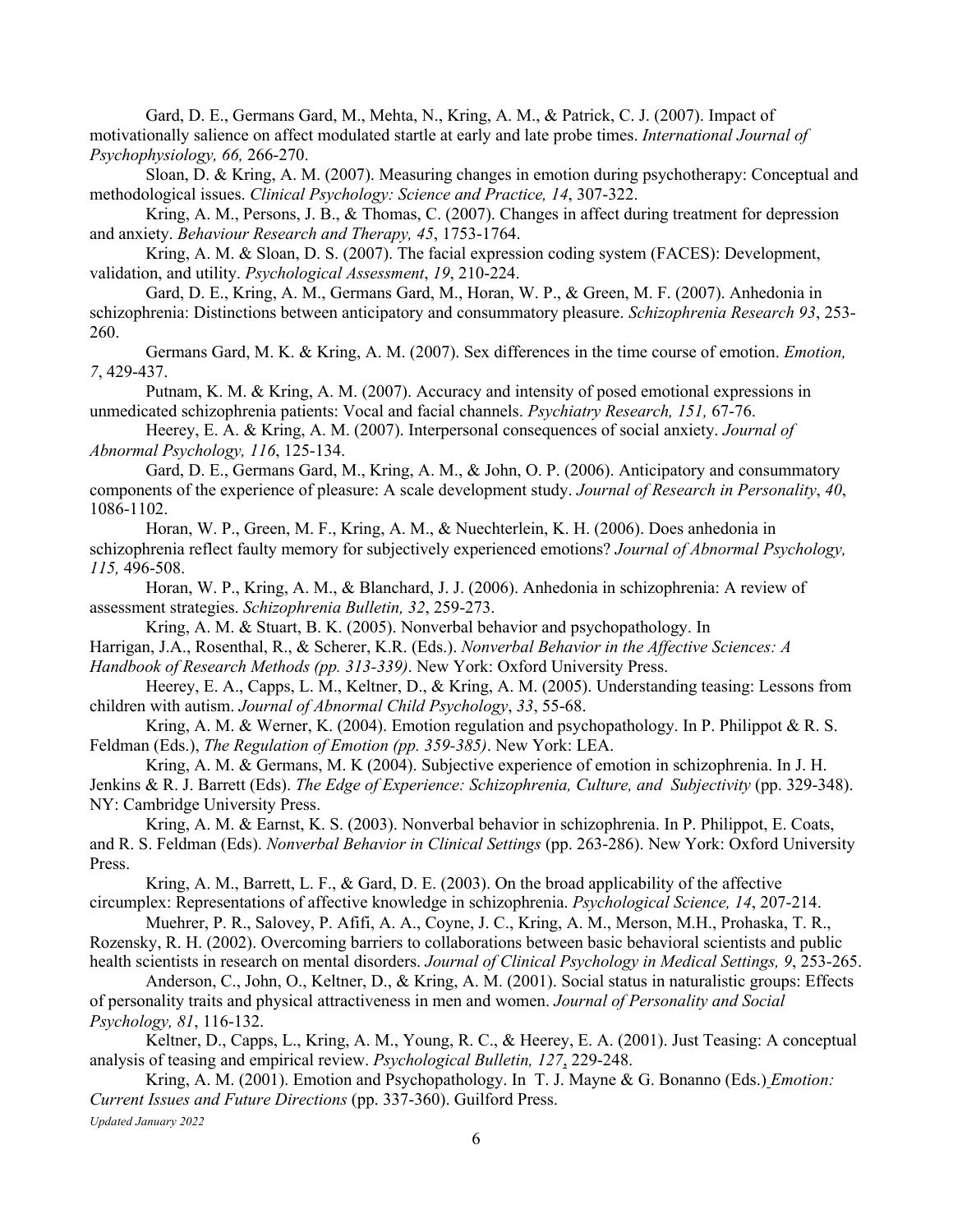Kring, A. M. & Germans, M. K (2000). Anhedonia. In A. E. Kazdin (Ed.) *Encyclopedia of Psychology Vol 1, pp. 174-175*. American Psychological Association and Oxford University Press.

Kring, A. M. (2000). Gender and anger. In A. H. Fischer (Ed.) *Gender and emotions* (pp. 211-231). Cambridge University Press.

Germans, M. K. & Kring, A. M. (2000). Hedonic deficit in anhedonia: Support for the role of approach motivation. *Personality and Individual Differences,28*, 659-672.

Earnst, K. S., & Kring, A. M. (1999). Emotional responding in deficit and nondeficit schizophrenia. *Psychiatry Research, 88*, 191-207.

Kring, A. M., & Earnst, K. S. (1999). Stability of emotional responding in schizophrenia. *Behavior Therapy, 30*, 373-388.

Salem, J. E., & Kring, A. M. (1999). Flat affect and social skills in schizophrenia: Evidence for their independence. *Psychiatry Research, 87*, 159-167.

Kring, A. M. (1999). Emotion in schizophrenia: Old mystery, new understanding. *Current Directions in Psychological Science, 8*, 160-163.

Kring, A. M., & Bachorowski, J. - A. (1999). Emotion and psychopathology. *Cognition and Emotion, 13*, 575-600.

Keltner, D., Kring, A. M., & Bonanno, G. (1999). Fleeting signs of the course of life: Facial expression and personal adjustment. *Current Directions in Psychological Science,8*, 18-22.

Kring, A. M., Kerr, S. L., & Earnst, K. S. (1999). Schizophrenic patients show facial reactions to emotional facial expressions. *Psychophysiology, 36*, 186-192.

Salem, J. E. & Kring, A. M. (1998) The role of gender differences in the reduction of etiologic heterogeneity in schizophrenia. *Clinical Psychology Review, 18*, 795-819.

Keltner, D. & Kring, A. M. (1998). Emotion, social function, and psychopathology. *Review of General Psychology, 2*, 320-342.

Kring, A. M., & Gordon, A. H. (1998). Sex differences in emotion: Expression, experience, and physiology. *Journal of Personality and Social Psychology, 74,* 686-703.

Neale, J. M., Blanchard, J. J., Kerr, S. K., Kring, A. M., & Smith, D. A. (1998). Flat affect in schizophrenia. In W. F. Flack & J.D. Laird (Eds.), *Emotions in Psychopathology* (pp. 353-366). Oxford University Press.

Earnst, K. S., & Kring, A. M. (1997). Construct validity of negative symptoms: An empirical and conceptual review. *Clinical Psychology Review, 17*, 167-189.

Earnst, K. S., Kring, A.M., Kadar, M. A., Salem, J. E., Shepard, D., & Loosen, P. T. (1996). Facial expression in schizophrenia. *Biological Psychiatry 40*, 556-558.

Salem, J. E., Kring, A. M., & Kerr, S. L. (1996). More evidence for generalized poor performance in facial emotion perception in schizophrenia, *Journal of Abnormal Psychology, 105*, 480-483.

Kring, A. M., & Neale, J. M. (1996). Do schizophrenic patients show a disjunctive relationship among expressive, experiential, and psychophysiological components of emotion? *Journal of Abnormal Psychology, 105*, 249-257.

Kring, A. M., Alpert, M., Neale, J. M., & Harvey, P.D. (1994). A multichannel, multimethod assessment of affective flattening in schizophrenia. *Psychiatry Research, 54*, 211-222.

Kring, A. M., Smith, D. A., & Neale, J. M. (1994). Individual differences in dispositional expressiveness: The development and validation of the Emotional Expressivity Scale. *Journal of Personality and Social Psychology, 66*, 934-949.

Blanchard, J. J., Kring, A. M., & Neale, J. M. (1994). Flat affect in schizophrenia: A test of neuropsychological models. *Schizophrenia Bulletin, 20*, 69-81.

Kring, A. M., Kerr, S., Smith, D. A., & Neale, J. M. (1993). Flat affect in schizophrenia does not reflect diminished subjective experience of emotion. *Journal of Abnormal Psychology, 102*, 507-517.

Crowell, J. A., Waters, E., Kring, A., & Riso, L. P. (1993). The psychosocial etiologies of personality disorders: What is the answer like? *Journal of Personality Disorders, 7* (supp), 118 - 128.

*Updated January 2022* Butler, D. L., & Kring, A. M. (1987). Perceptual integration of local and global features in depictions.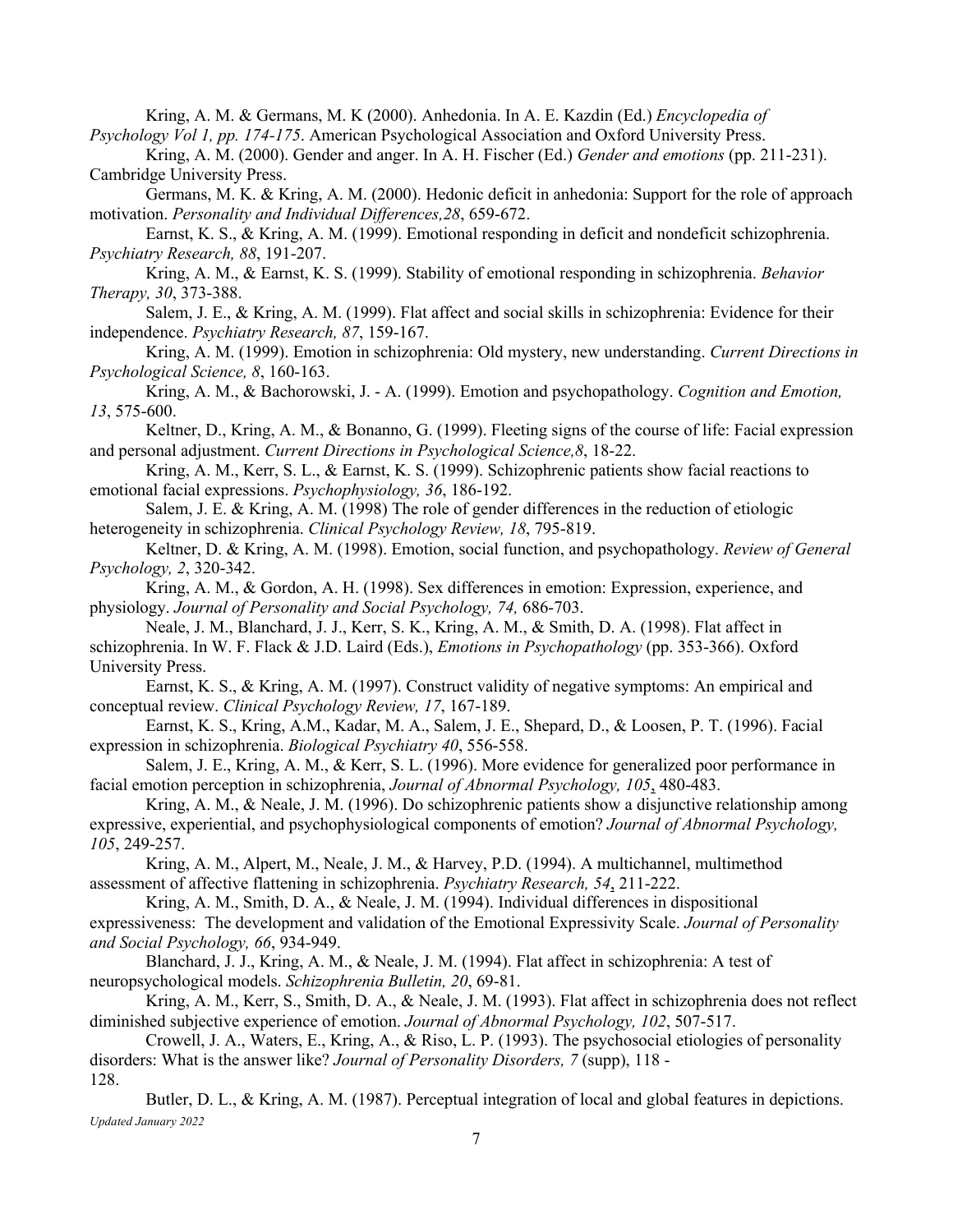*Perception and Psychophysics, 41*, 159-164.

Butler, D. L., & Kring, A. M. (1984). Survey on present and potential instructional use of computers in psychology. *Behavioral Research Methods, Instruments, and Computers, 16*, 180-182.

## **Books**

Kring, A. M. & Johnson, S. L. (2021). *Abnormal Psychology, 15th edition*. New York: John Wiley & Sons.

Kring, A. M. & Johnson, S. L. (2018). *Abnormal Psychology, 14th edition*. New York: John Wiley & Sons.

Kring, A. M. & Johnson, S. L. (2015). *Abnormal Psychology, 13th edition*. New York: John Wiley & Sons.

Kring, A. M. & Johnson, S. L. (2013). *Abnormal Psychology, 12th edition DSM-5 update*. New York: John Wiley & Sons.

Caponigro, J. M., Lee, E., Johnson, S. L., & Kring, A. M. (2012). *Bipolar Disorder for the Newly* 

*Diagnosed: A Concise Guide to Managing Your Recovery and Wellness.* New York: Harbinger Publications.

Kring, A. M. & Johnson, S. L. (2012). *Abnormal Psychology*, 12<sup>th</sup> edition. New York: John Wiley & Sons.

Kring, A. M. & Sloan, D.S., Editors (2009). *Emotion regulation and psychopathology*. New York: Guilford Press.

Kring, A. M., Johnson, S. L., Davison, G. C., & Neale, J. M. (2010). *Abnormal Psychology. 11th Edition*. New York: John Wiley & Sons.

Kring, A. M., Davison, G. C., Neale, J. M., & Johnson, S. L. (2007). *Abnormal Psychology.* 10<sup>th</sup> *Edition*. New York: John Wiley & Sons.

Davison, G. C., Neale, J. M., & Kring, A. M. (2004). *Abnormal Psychology. 9th Edition*. New York: John Wiley & Sons.

# **Published Abstracts and Conference Proceedings**

Lesh, T. A., Skymba, H., Kring, A. M., Luck, S. J., Mangun, G.R., Niendam, T., Ragland, J. D., Ranganath, C., Solomon, M., Swaab, T. & Carter, C. S. (2016). Intact emotion processing in the context of reduced prefrontal engagement. *Neuropsychopharmacology 41*, S289–S454

Carter, C. S., Kring, A., Ranganath, C., Swaab, T., Rangland, D., Lesh, T., Solomon, M., Niendam, T., & Luck, S. (2013). Specific impairments in prefrontal control mechanisms generalize across domains of cognition and emotion in schizophrenia. *Biological Psychiatry, 73*, 169S.

Kring, A. M., Gur, R.E., Blanchard, J. J., & Horan, W. P. (2011). Reliability and Validity of the Clinical Assessment Interview for Negative Symptoms (CAINS): A report from the Collaboration to Advance Negative Symptom Assessment. *Schizophrenia Bulletin, 37 (Suppl 1)*, 5.

Horan, W. P., Blanchard, J. J., Gur, R. & Reise, S. (2011, April). The structure of negative symptoms: Findings from the Collaboration to Advance Negative Symptom Assessment in Schizophrenia (CANSAS). *Schizophrenia Bulletin, 37 (Suppl 1)*, 17.

Carter, C. S., Luck, S., Swaab, T, Ranganath, C, Rangland, D., Kring, A., Rafael, S., T., Solomon, M., Niendam, T., Lesh, T., Ursu, S., Kappenman, E., & Boudewijn, M. (2011). Neurofunctional substrates of impaired higher cognition in schizophrenia. *Schizophrenia Bulletin, 37 (Suppl 1)*, 133-134.

Carter, C. S., Ursu, S., Minzenberg, M., Yoon, J.H., Solomon, M., Ragland, J. D., & Kring, A., (2011). Neurofunctional substrates of impaired higher cognition in schizophrenia. *Schizophrenia Bulletin, 37 (Suppl 1)*, 133-134.

Kappenman, E., Luck, S. J., Rafael, S., Niendam, T., Solomon, M., Kring, A., Ragland, D., Ranganath, C., Swaab, T., & Carter, C. S., (2010). Impaired response activation and inhibition in schizophrenia patients: Evidence from event-related potentials. *Psychophysiology, 47 (Suppl 1),* S48.

*Updated January 2022* Blanchard, J. J., Forbes, C., Wilson, A., Baker, B., Gur, R., Horan, W. P., Kring, A. M., & Bennett, M. E. (2009). Initial reliability and validity of the new NIMH-MATRICS Negative Symptom Rating Scale.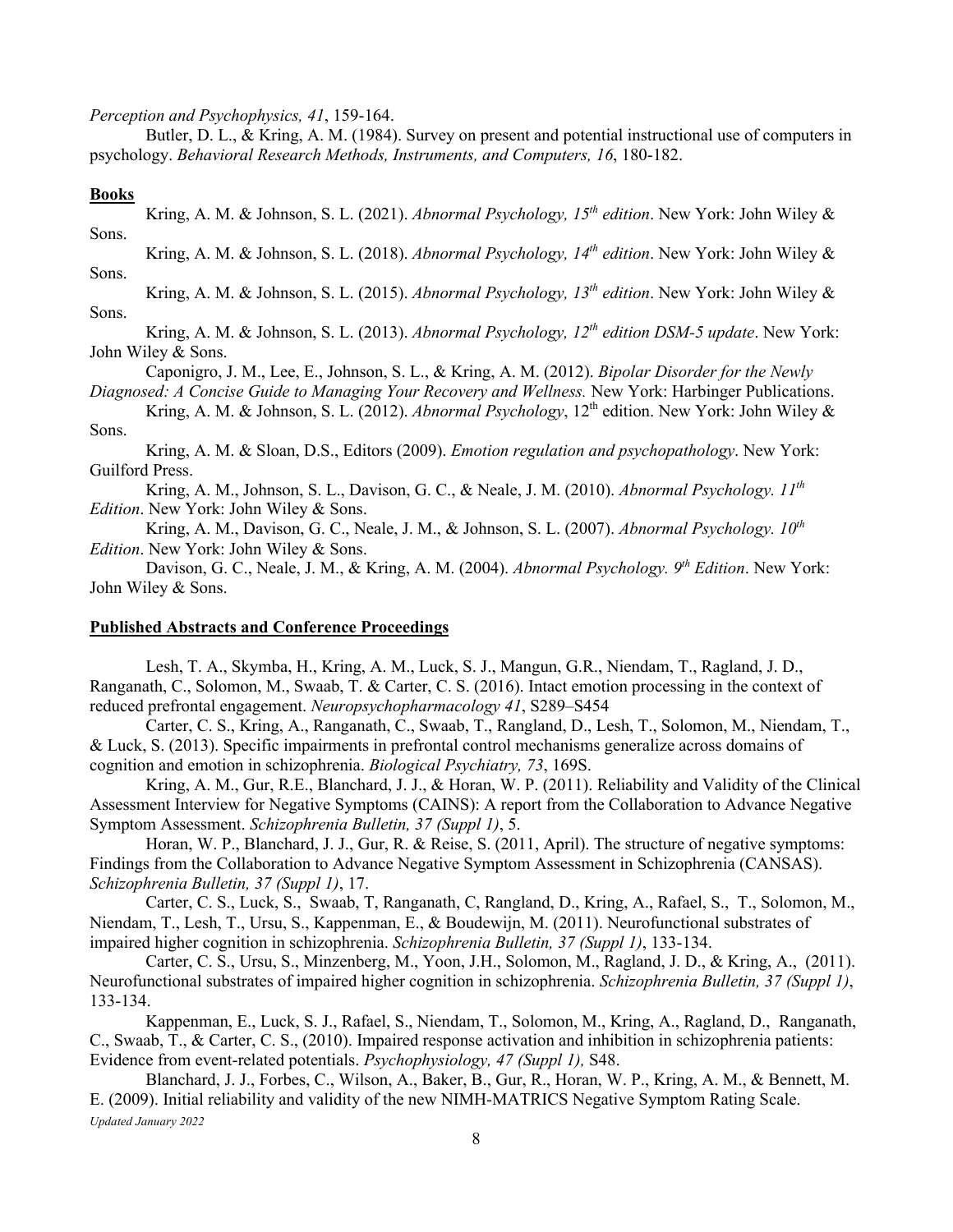#### *Schizophrenia Bulletin, 35*, 10.

Kring, A. M. (2007). Translating basic research on emotion and social cognition to schizophrenia: Promises and pitfalls. *Schizophrenia Bulletin, 33*, 529.

Horan, W. P., Green, M. F., Kring, A. M., & Wynn, J. K. (2007). Anhedonia in schizophrenia: What is the nature of this hedonic deficit? *Schizophrenia Bulletin, 33*, 218.

Gard, D. E. & Kring, A. M. (2004). Anticipation and approach motivation: The role of gender. *Psychophysiology, 41 (Suppl 1),* s64.

Mehta, N., Gard, D. E., Germans Gard, M., Kring, A. M. & Patrick, C. J. (2004). Emotion and motivation in early picture processing. *Psychophysiology, 41 (Suppl 1),* s64.

Germans Gard, M. & Kring, A. M. (2002). Motivation matters: BIS/BAS sensitivity and the time course of emotion modulated startle. *Psychophysiology, 39 (Suppl 1),* s38.

Kring, A. M. (1999). Emotional processing in schizophrenia. *Current Opinion in Psychiatry,12, suppl.1*, p. 198 (abstract s-92-3).

Kring, A. M. (1996). Elucidating the functions of emotion: Synthesis of current work and directions for future research. In N. Frijda (Ed.) *Proceedings of the IXth Conference of the International Society for Research on Emotion*. Toronto: ISRE.

## **Reviews**

Kring, A. M. (1994). Addressing the enigma: Schizophrenia research, assessment, and treatment. [Review of *Schizophrenia: An Overview and Practical Guide]. Contemporary Psychology, 39*, 890-891.

Kring, A. M. (1993). Broadening the perspective on psychopathology research [Review of *Progress in Experimental Personality and Psychopathology Research]. Contemporary Psychology, 38,* 251-253.

## **Technical Manuals**

Blanchard, J. J., Gur. R., Horan, W. P., & Kring, A. M. (2012). *Manual for the Clinical Assessment Interview for Negative Symptoms (CAINS)*.

Kring, A. M. & Sloan, D. (1991). *The Facial Expression Coding System (FACES): A Users Guide*.

# **Current Extramural Grants**

Kring, A. M. (2019-2024). *Maternal inflammation during pregnancy: Clinical and neurocognitive outcomes in adult offspring.* NIMH, R01MH118545-01A1, 7/1/2019-6/30/2024. \$1,237,700, direct costs. Subcontract Principal Investigator (in collaboration with Lauren Temple, PI, Temple University).

# **Professional Presentations** (last 5 years)

Kring, A. M. (2022, April). What gets in the way of social engagement in schizophrenia? **Invited (virtual) presentation** to the Marin County chapter of the National Alliance for Mental Illness, San Rafael, CA.

Kring, A. M. (2021, November). The promises (and pitfalls) of translational affective science for increasing our understanding of schizophrenia. **Invited talk** for the Harvard University Women in Psychology's Trends in Psychology Summit (virtual).

Kring, A. M. (April, 2021). Understanding and treating the negative symptoms of schizophrenia: The influence of translational affective science. **Invited Grand Rounds** (virtual) presentation, Icahn School of Medicine at Mt. Sinai.

Weittenhiller, L. P., Mostajabi, J., & Kring, A. M. (2021, April). Coping during the COVID-19 pandemic: Predictors of resiliency and distress in people who experience psychosis. Poster presented (virtually) at the annual meeting of the Society for Affective Science.

*Updated January 2022* Kring, A. M. (2021, March). Translational affective science: The case of schizophrenia. **Invited address** for the Dennis L. Cherlin Memorial Lecture (given virtually), Department of Psychology, Yale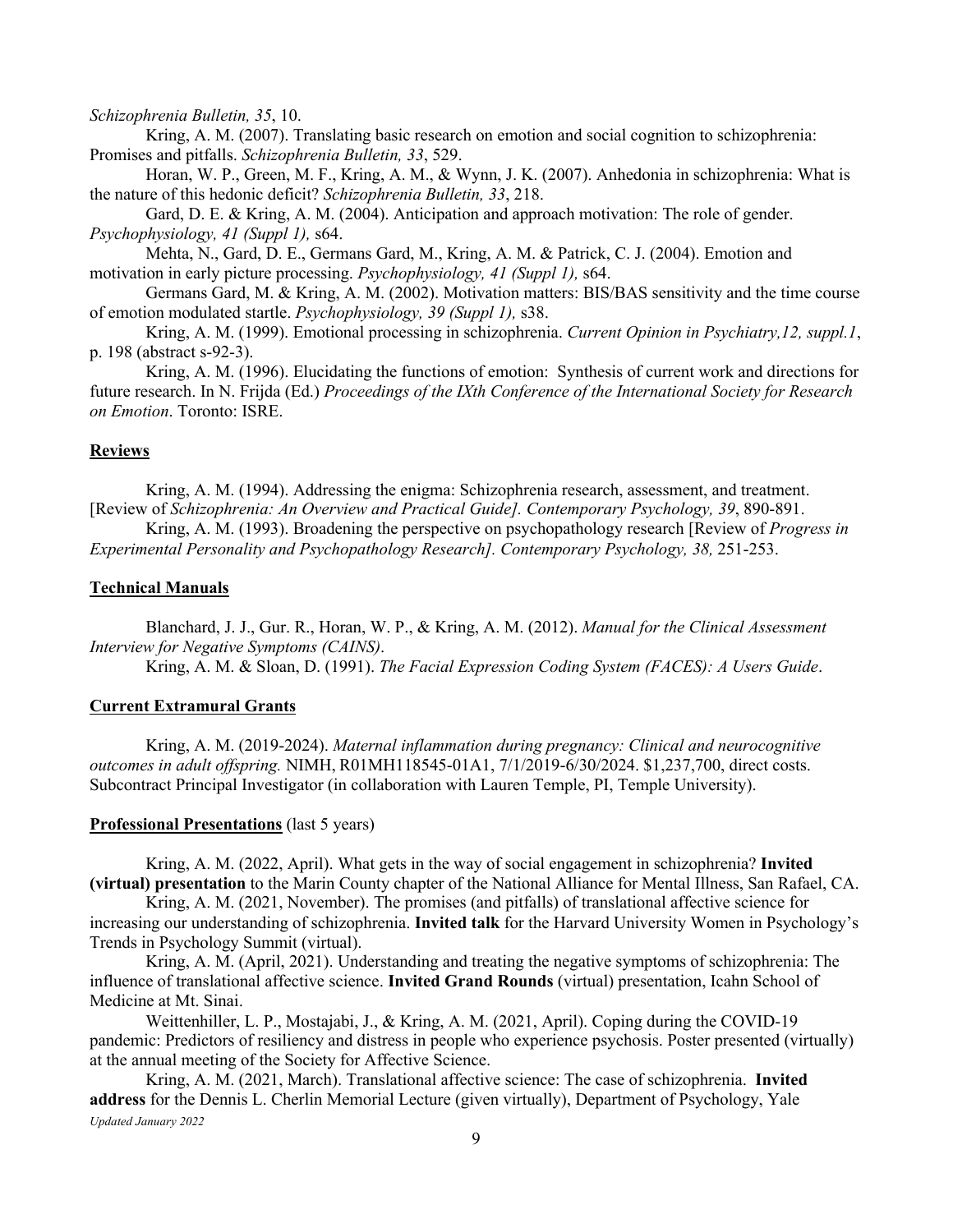University.

Marks, L., Mote, J., & Kring, A. M. (2020, November). Differences in positive autobiographical memories among people with and without schizophrenia. Poster presented at the annual meeting of the Association for Behavioral and Cognitive Therapy, Philadelphia, PA.

Cogan, A. B., Persons, J., & Kring, A. M. (2020, October). Assessing an ad hoc measure: Validation of the Beck Depression Inventory's anhedonia scale. Poster presented at the annual meeting of the Western Psychological Association meeting, San Francisco, CA.

Kring, A. M. (2019, May). New hope for understanding and treating the negative symptoms of schizophrenia. **Invited presentation** to the Marin County chapter of the National Alliance for Mental Illness, San Rafael, CA.

Mikhail, M., Gur, J., Roberts, S., & Kring, A. M. (2018). A transdiagnostic examination of emotion regulation in daily life. Poster presented at the annual meeting of the Society for Research in Psychopathology, Indianapolis, IN.

Demmin, D., Cherneski, L., Beaudette, D., Barch,D., Carter, C., Gold, J., Johnson, S., Kring, A., MacDonald, A., Ragland, J. D., Strauss, A. & Silverstein, S. (2018, September). Perceptual organization impairments in medicated and unmedicated psychotic spectrum and bipolar disorder patients. Poster presented at the annual meeting of the Society for Research in Psychopathology, Indianapolis, IN.

Kring, A. M. (2018, May). Affective science paved the way for translational research. **Invited presentation** at the annual meeting of the Association for Psychological Science, San Francisco, CA.

Chuang, B., Mote, J., & Kring, A. M. (2018, May). Positive memory recollection in people with and without schizophrenia: A narrative approach. Poster presented at the annual Association for Psychological Science meeting, San Francisco, CA.

Weittenhiller, L., Mikhail, M., & Kring, A. M. (2018, April). Social motivation narratives and anticipatory pleasure in schizophrenia. Poster presented at the annual Society for Affective Science meeting, Los Angeles, CA.

Chuang, B., Mote, J., Delavary, D., Manley, M.., & Kring, A. M. (2018, April). Positive memory recollection in people with and without schizophrenia: A narrative approach.

Weittenhiller, L., Mote, J., & Kring, A. M. (2017, September). Social motivation narratives in schizophrenia. Poster presented at the annual meeting of the Society for Research in Psychopathology, Denver, CO.

Chuang, B., Mote, J., Staraci, J., Delavary, D., Botello, R., & Kring, A. M. (2017, September). Incongruent emotion experience in schizophrenia. Poster presented at the annual meeting of the Society for Research in Psychopathology, Denver, CO.

Mote, J., & Kring, A. M. (2017, September). What's in a feeling? Correlates of negative and positive affect in people with and without schizophrenia. Invited flash talk at the annual meeting of the Society for Research in Psychopathology, Denver, CO.

Mote, J. & Kring, A. M. (2017, April). Targeting incongruent emotion experience in schizophrenia. Poster presented at the annual Society for Affective Science meeting, Boston, MA.

Mikhail, M. & Kring, A. M. (2017, April). In on the joke: Teasing in girls with and without ADHD. Poster presented at the annual Society for Affective Science meeting, Boston, MA.

Mote, J. & Kring, A. M. (2017, March). Targeting incongruent emotion experience in schizophrenia. Poster presented at the International Congress on Schizophrenia Research, San Diego, CA.

# **Professional Activities**

Member, Search Committee for Editor, *Perspectives on Psychological Science*, 2021

Chair, APA Committee on Scientific Awards, 2021

Member, APA Committee on Scientific Awards, 2018-2020

Member, Association for Psychological Science Diversity, Equity, & Inclusion committee, 2020-2023 Member, Association for Psychological Science Board of Directors, 2019-2022

*Updated January 2022* Member, SAMHSA panel on Cognitive-Behavioral Therapy (CBT) for Persons with Schizophrenia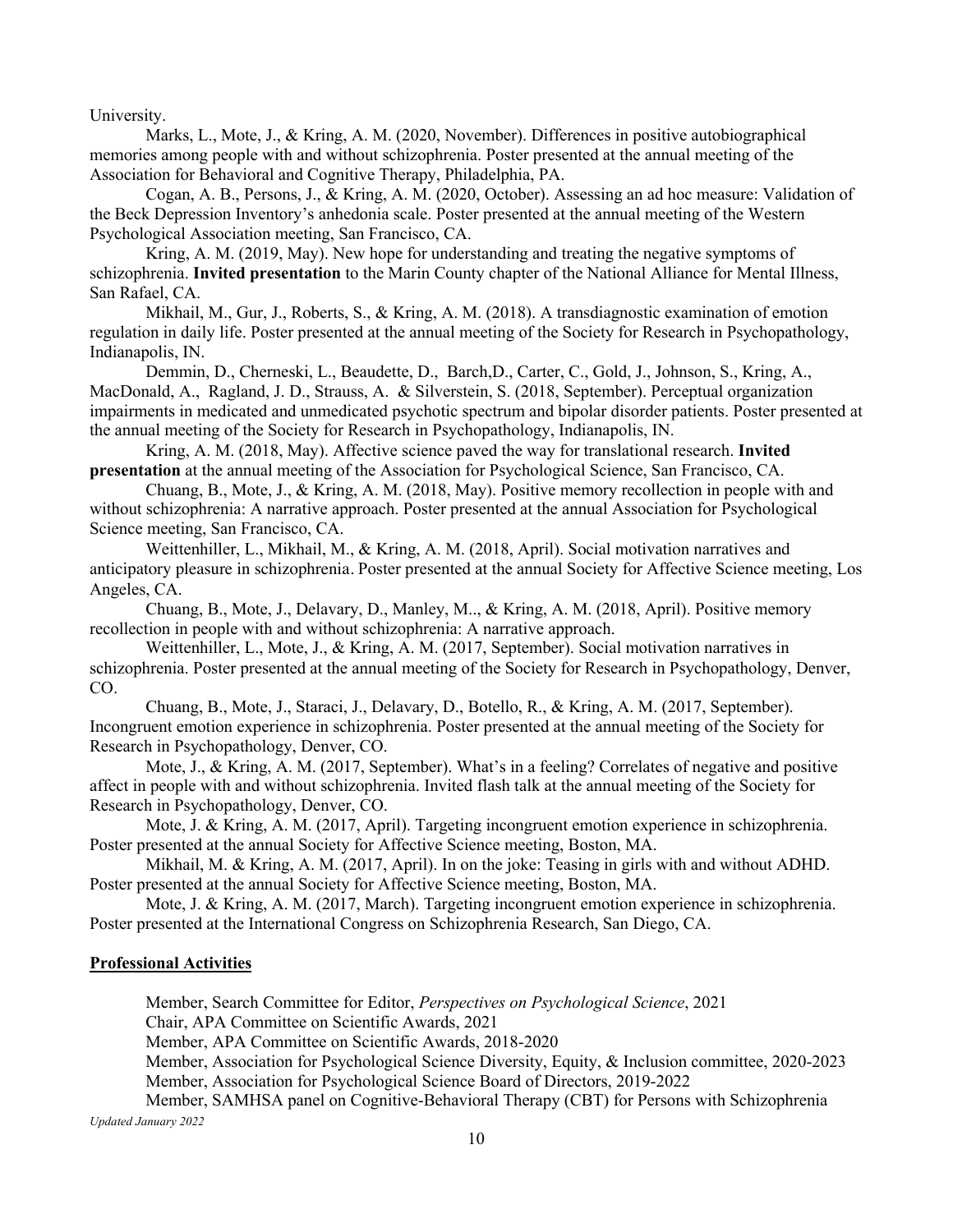Spectrum Disorders; May 17, 2019

Member, APA Committee on Scientific Awards, 2018-2021

Member, Search Committee for Editor of *Psychological Science in the Public Interest*, 2014

Member, Society for Affective Science Program Committee, 2013

- Member, Association for Psychological Science Janet Taylor Spence Award Committee 2011-2014
- National Cancer Institute (Basic Biobehavioral and Psychological Sciences Branch) workshop on Affect & Stress, April 30 – May 1, 2012
- National Cancer Institute (Basic Biobehavioral and Psychological Sciences Branch) Affective Science Perspectives on Cancer Control Workshop October 12-13, 2011
- Grant Reviewer, Institute for Mental Health Research, 2010
- NIMH CNTRICS (Cognitive Neuroscience Treatment Research to Improve Cognition in Schizophrenia) meeting on Selecting Cognitive Tasks, March 2008
- NIMH meeting on Social Cognition and Schizophrenia, March, 2006
- NIMH Initiative for the Development of a new measure of Negative Symptoms, 2005-present
- NIMH-MATRICS (Measurement and Treatment Research to Improve Cognition in Schizophrenia)
	- Rand Panel to develop a consensus battery for clinical trials in schizophrenia, September, 2003

NIMH Grant Review Activities:

- Ad hoc reviewer, Adult Psychopathology & Disorders of Aging (APDA) study section, February 2021
- Chair, Adult Psychopathology Special Emphasis Panel, March 2020
- Member, Developmental/Early Phase Clinical Trials Special Emphasis Panel, February 2016
- Ad hoc reviewer, SPIP study section, February 2013, 2014
- Member, SPIP study section, July 2010-June 2012
- Loan Review Program, March 2008
- Loan Review Program, March, 2007
- Member, NIMH Special Emphasis Panel, July 2006
- Loan Review Program, March, 2006
- Ad-hoc review, SPIP study section, February 2004
- Member, NIMH Special Emphasis Panel, July 2003
- Ad-hoc reviewer, RPHB-4 IRG, June, 2002
- Ad-hoc reviewer, RPHB-4 IRG, February, 2001
- B-START reviewer, 1997-1999
- Ad-hoc reviewer, Social and Group Processes study section, October, 1998
- Member, Basic Behavioral Centers IRG, July, 1998
- Ad-hoc reviewer, Social and Group Processes study section, November, 1997
- Ad-hoc reviewer, Social and Group Processes study section, February, 1997 Member, NIMH Special Emphasis Panel, November, 1996

#### Editorial Service:

Editorial Board: *Journal of Emotion and Psychopathology*, 2021-2024 Consulting Editor, *Clinical Psychological Science*, 2018-2021 Handling Editor, *Collabra; Clinical Psychology,* 2017 - 2020 Associate Editor, *Journal of Abnormal Psychology*, 2009-2011 Associate Editor, *Applied and Preventive Psychology*, 2004-2010 Associate Editor, *Cognition & Emotion*, 1999-2001 Editorial Board: *Schizophrenia Bulletin,* 2009-2015 Editorial Board: *Psychological Science in the Public Interest*, 2008-2014 Consulting Editor, *Journal of Abnormal Psychology*, 2000-2005; 2007-2009; 2012-2014 Consulting Editor, *Emotion*, 2003-2010

*Updated January 2022*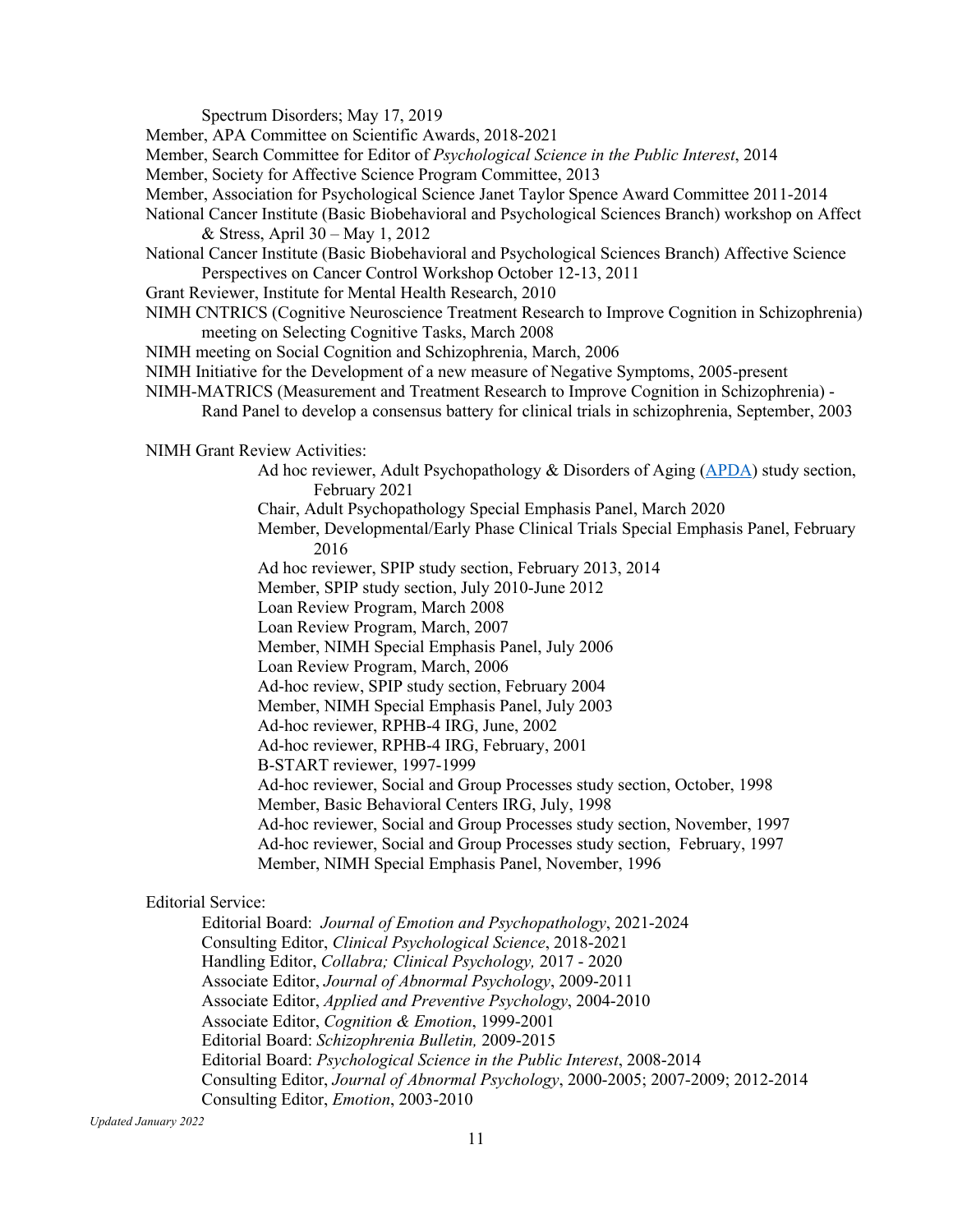Editorial Board, *Journal of Research in Personality*, 2003-2005

## Ad-hoc Reviewer:

*Acta Psychiatrica Scandinavica; American Journal of Psychiatry; American Psychologist; Applied & Preventive Psychology; Archives of General Psychiatry (now JAMA Psychiatry); Assessment; Behaviour Research and Therapy; Behavior Therapy; Biological Psychiatry; Cerebral Cortex; Clinical Neuropsychiatry; Clinical Psychology Review; Cognition & Emotion; Cognitive, Affective, & Behavioral Neuroscience; Cognitive & Behavioral Practice; Cognitive Neuropsychiatry; Comprehensive Psychiatry; Consciousness & Cognition; Contemporary Psychology; Clinical Psychology: Science & Practice; Current Directions in Psychological Science; Emotion; European Neuropsychopharmacology; Frontiers in Neuroscience; Health Psychology; Human Brain Mapping; International Journal of Psychophysiology; Journal of Abnormal Psychology; Journal of Affective Disorders; Journal of Applied Social Psychology; Journal of Consulting & Clinical Psychology; Journal of Experimental Psychology: General; Journal of Nonverbal Behavior; Journal of Nervous & Mental Disease; Journal of Personality Assessment; Journal of Personality and Social Psychology; Journal of Psychiatric Research; Journal of Social and Clinical Psychology; Motivation & Emotion; Neuropsychologia; Neuropsychopharmacology; Perceptual & Motor Skills; Perspectives in Psychological Science; Personality and Social Psychology Bulletin; PLOS One; Psychiatry Research; Psychological Bulletin; Psychological Medicine; Psychological Review; Psychological Science; Psychopathology; Psychophysiology; Schizophrenia Bulletin; Schizophrenia Research; Sex Roles; Social Cognitive Affective Neuroscience*

# **Teaching Experience** (UC Berkeley)

| 2020 - 2022      | Teaching of Psychology (Psy 375)                          |
|------------------|-----------------------------------------------------------|
| 2015-2019        | Introduction to the Profession of Psychology (Psy 292)    |
| 2011; 2013       | Freshman Seminar (Psy 24)                                 |
| 2013-2014        | Balance Specialty Clinic (Psy 236)                        |
| 2012-2013        | Writing Seminar (Psy 290Z)                                |
| 2009-2011        | Mood Disorders Specialty Clinic (Psy 236)                 |
| 2005-2006        | Emotion Awareness & Management Specialty Clinic (Psy234D) |
|                  | 2001–2004; 2007-2009 Clinical Science Seminar (Psy 239)   |
| 2001; 2003       | Clinical Research Methods, graduate (Psy 235)             |
| $2000$ - present | Clinical Proseminar, graduate (Psy 230, 230a)             |
| 1999             | Psychopathology - graduate (Psy 236)                      |
| 1999 - present   | Clinical Supervision - graduate (Psy 237)                 |
| 1999 - present   | Clinical Psychology - undergraduate (Psy 130)             |
| 1999 - present   | Undergraduate Psychology Honors Students Advising n= 12   |
| 2002-2003        | Haas scholar faculty mentor                               |
| 1999 - present   | Undergraduate Research Apprentice Program (URAP) mentor   |
| 1999 - 2002      | Guest lectures in Psychology 100B                         |

## **Dissertation and Thesis Supervision**

| Number of Ph.D. committees:                       | 51 (12 chaired)   |
|---------------------------------------------------|-------------------|
| Number of Comprehensive Exam committees           | $62$ (35 chaired) |
| Number of MA Committees:                          | 59 (13 chaired)   |
| Number of Undergraduate Honors Theses supervised: | 14                |
| Number of PhD committees at other universities:   |                   |
|                                                   |                   |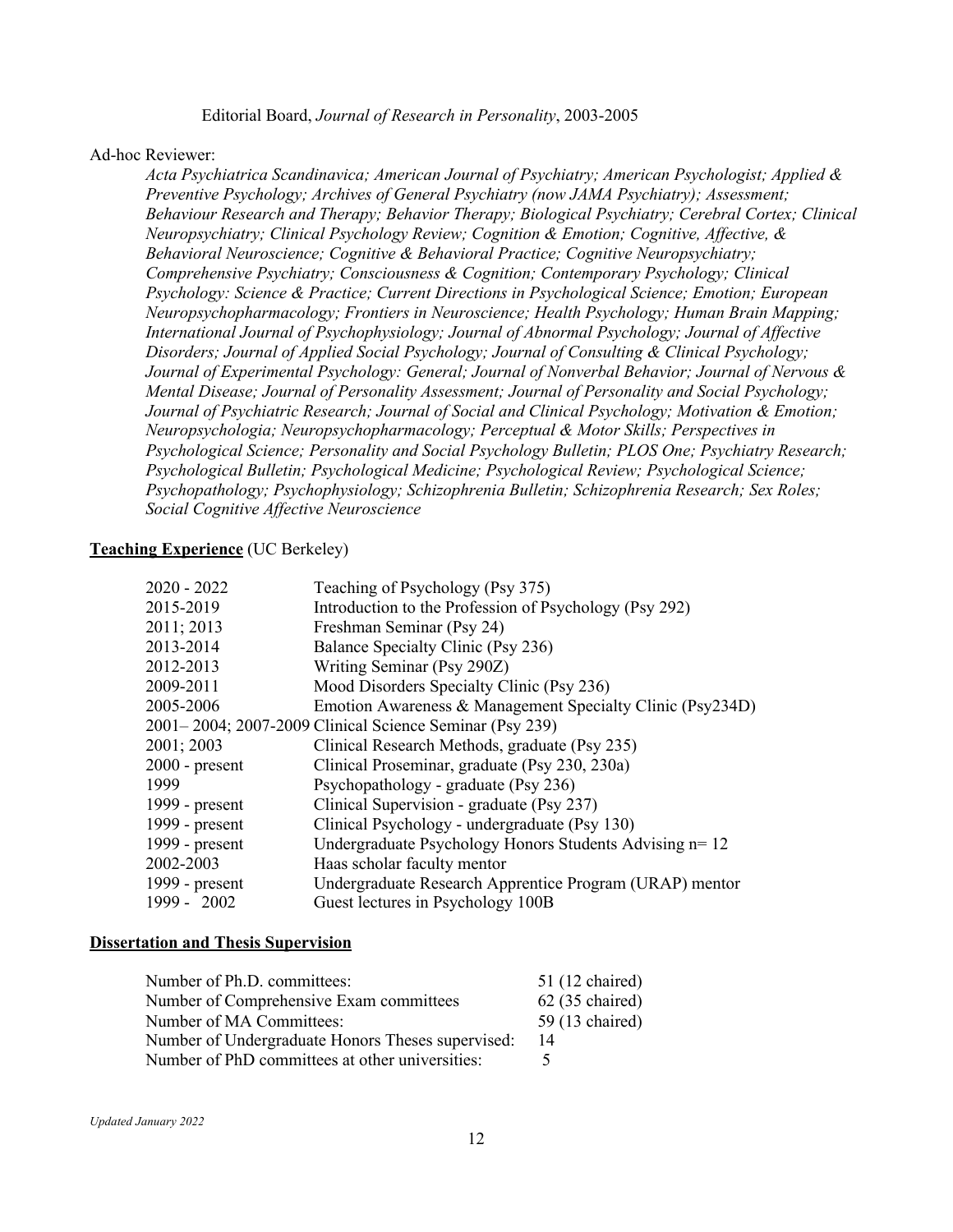# **Department Service and Committees**

Chair, Department Lectureship Committee, 2022 - Department Chair, 2015 - 2020 Department Vice Chair, 2013-2014 Department Equity Advisor 2013-2014 Chair, Climate and Equity Committee, 2013-2014 Chair, Department Awards Committee, 2011-2013 Research mentor for student in Summer Research Opportunities Program (SROP), summer 2011 Chair, Clinical Science Search Committee, 2007-2008 Director, Clinical Science Program, 2007-2009 Director, Psychology Clinic, 2007-2009 Member, Cross-area Search Committee, 2007 Chair, Clinical Science Search Committee, 2005-2006 Chair, Clinical Science Search Committee Chair, rank open position, 2003-2004 Member, Clinical Science Search Committee, asst professor position, 2003-2004 Member, Departmental Committee on Teaching, 2003-2004 Member, Future Hiring Committee, 2002-2004 Member, Clinical Science Search Committee, 2002-2003 Director, Clinical Science Program, July 2001 - July 2004 Director, Psychology Clinic, July 2001- July 2004 Faculty Coordinator for Department RPP program, 2000 - 2001 Chair, Graduate Awards Committee, 2001 Ad-hoc Committee member, 2000 - present Research mentor for student in Summer Research Opportunities Program (SROP), summer 2000 Lab mentor for APA Summer Science Institute, summer 2000 Graduate Awards Committee, 1999-2000 Member, Social/Personality Search Committee, 1999-2000 Lecturer for APA Summer Science Institute, summer 1999

# **University Service and Committees**

UCSF-UC Berkeley Schwab Dyslexia and Cognitive Diversity Center Advisory Committee, 2020-2022 Student-Athletics Admissions Committee (SAAC), 2018-2021 XLab Executive Committee, 2019-2020 IPSR ORU Director Search Committee, 2018 Berkeley Way Building Committee, 2014 - 2018 Berkeley Way Building Committee, 2014 - Committee on Faculty Awards, 2011-2014 Public Health, Psychology, & Education (PHPE) Committee, 2012 - 2013 Campus Ad-hoc Review Committee, chair and member 2008- France-Berkeley Fund grant reviews, 2009-2011 Member, Search Committee, Dean of Undergraduate Division, College of Letters & Science, 2003 Faculty Advisory Board, Haas Scholars Program, 2003-2004 Chair, College of Letters & Science Executive Committee, 2002-2004 Member, College of Letters & Science Executive Committee, 2000-2002 Participant and Moderator for panel during "UC Berkeley's Career Week 2000"

# **Community and Professional Service**

*Updated January 2022* Invited participant, Ball State University Oral History Project, 2019